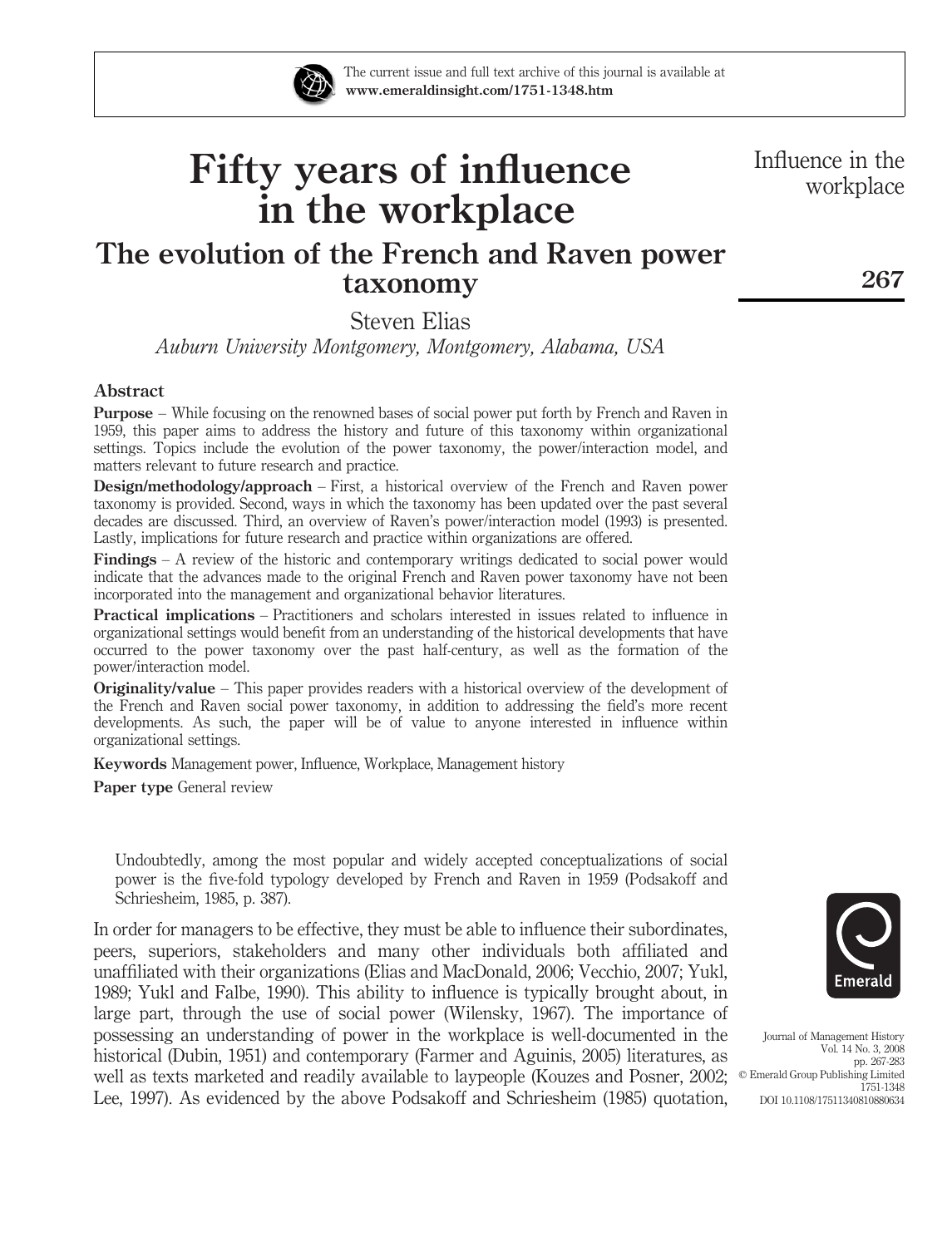when those familiar with the literature think of social power, they typically think of the seminal five-fold typology developed by French and Raven (1959).

Given the significance of French and Raven's work, as well as the reality that their original focus was on supervisor – subordinate relationships (Raven, 1993, 1999), it is no surprise that research dedicated to the study of social power continues to be popular among management scholars. In fact, Bruins (1999) describes the state of affairs pertaining to social power research as quickly growing in force, size, and impact, while texts dedicated to the topic continue to be produced (Lee-Chai and Bargh, 2001). However, what many fail to realize is that the original five-fold taxonomy was not meant to be the all-inclusive classification for the bases of power. As French and Raven (1959, p. 150) originally proposed:

[...] there is no doubt that more empirical knowledge will be needed to make final decisions concerning the necessary differentiations, but this knowledge will be obtained only by research based on some preliminary theoretical distinctions.

Indeed, the original taxonomy has been differentiated and broadened over time (Raven, 1965, 1993) to the extent that there are currently 14 bases of power and a detailed power/interaction model. However, a review of the management literature dedicated to such topics as power, influence, and leadership would indicate that with relatively few exceptions (Schwarzwald and Koslowsky, 2001; Raven et al., 1998; Schwarzwald et al., 2004), this development has gone undetected. As a result, the heuristic value of the advances made within the area of social power as it pertains to management and organizational behavior has gone untapped. The purpose of this paper is to shed light on the theoretical and empirical changes that have been made to the power taxonomy over the past several decades, with the hope that future research and practice will benefit from such an understanding. In addition, this paper will address how several decades of social power research has resulted in the development of the power/interaction model.

#### Defining social power

According to Cartwright (1965), the defining characteristic of an organization is its state of being organized. This state of being organized typically depends on the exertion of some form of influence or social power (Gilman, 1962). However, even though power is commonplace within organizations, as well as society in general, defining social power is not an easy task. Cartwright (1959a) himself presents seven independent definitions for the construct while expressing what would seem to be frustration at how authors typically "invent" their own definitions to suit their needs. Nevertheless, after taking Lewinian field theory (Lewin, 1951) into account, Cartwright (1959a, p. 188) settled on the definition of power as, " $\dots$  the induction of (psychological) forces by one entity b upon another a and to the resistance to this induction set up by  $a$ ." For example, in a situation where a manager uses his or her expertise to persuade a subordinate to comply with a request, even though the subordinate may initially resist complying, social power is said to be at use. Given the early difficulty and apparent frustration associated with defining social power, readers may be surprised to discover that more recent explanations of power (Fiol et al., 2001) are comparatively consistent with that of Cartwright.

French and Raven (1959) quantify a powerholder's capability to persuade a target as being the maximum possible influence he or she can exert, although he or she may not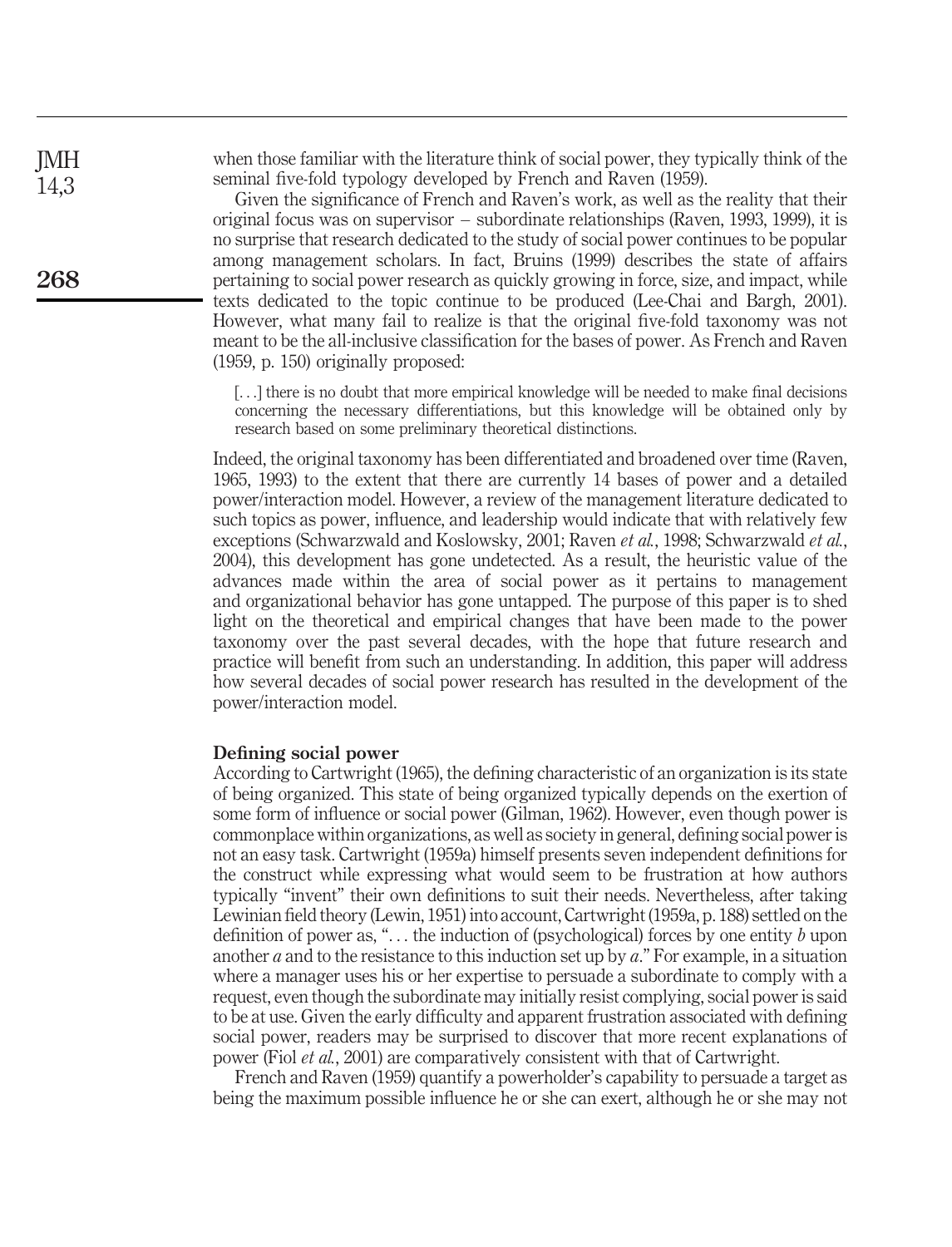use all of his or her power in a given situation. Therefore, while a manager may have great power in that he or she can potentially terminate an individual's employment for non-compliance, he or she need not resort to such an extreme measure in order to make use of power. Also noteworthy is the fact that power and influence do not only occur in situations where the powerholder possesses a higher status or rank than the target of the influence attempt. For instance, Yukl and colleagues (Yukl and Falbe, 1990, 1991; Yukl and Tracey, 1992) have differentiated between upward (e.g. a subordinate influencing a supervisor), downward (e.g. a supervisor influencing a subordinate), and lateral (e.g. peers influencing one another) influence attempts.

# The historical development of the social power taxonomy

Although social power was a central topic of discussion during Tuesday evening seminars at the University of Michigan's Research Center for Group Dynamics (RCGD) in the late-1950s (Raven, 1993), it was still considered to be an under researched topic (Cartwright, 1959b). This is not to say social power in the workplace was not being investigated, because it was the topic of numerous studies. For example, after studying the staff of a Naval Command unit, Stogdill and Shartle (1948) concluded that a leader's power usage would have the greatest impact on his or her immediate subordinates, rather than on other people within an organization. Pelz (1952) demonstrated the relationship between first-line supervisors' power usage and such issues as job satisfaction and morale among manufacturing employees. Based on research conducted at a motor-truck manufacturing plant, Fleishman *et al.* (1955) demonstrated the importance of taking an organizations power structure into account when devising supervisory training programs. Founded on results from the Ohio State Leadership Studies, Stogdill (1950) demonstrated how one's position in an organization dictates whether or not he or she has power over other employees. While examining issues pertaining to unequal power in groups, Hurwitz et al. (1953) shed light on how a supervisor can frame his or her influence attempts in such a way as to justify these attempts. Upon conducting an experiment at a pajama production plant, Coch and French (1948) demonstrated how resistance to influence attempts could be reduced by allowing employees to have input in decision-making processes. However, even when taking these varied studies into account, a consistent theory of social power had not yet been developed.

In an attempt to integrate these diverse research findings, French (1956) set out to put forward a formal theory of social power that would allow for the generation of testable hypotheses. This theory was based on the research cited above, as well as the prior and simultaneous work of such notables as Kurt Lewin, Solomon Asch, Carl Hovland, Leon Festinger, Dorwin Cartwright, Stanley Schachter, Herbert Kelman, and Musafer Sherif, several of whom were affiliated with the RCGD. Interestingly, Raven (1993) would later write that while Lewin's name is not typically associated with social power, his insights on power and power fields had a most important impact on the subject matter. Reinforcing Raven's belief is the fact that within their author note, Coch and French (1948, p. 512) acknowledge drawing "repeatedly from the works and concepts of Kurt Lewin for both the action and theoretical phases of this study."

While French's (1956) theory included several postulates, the first postulate revolved around interpersonal power and the potential bases of such power. Drawing from the work of such individuals as Back (1951), Moore (1921) and Influence in the workplace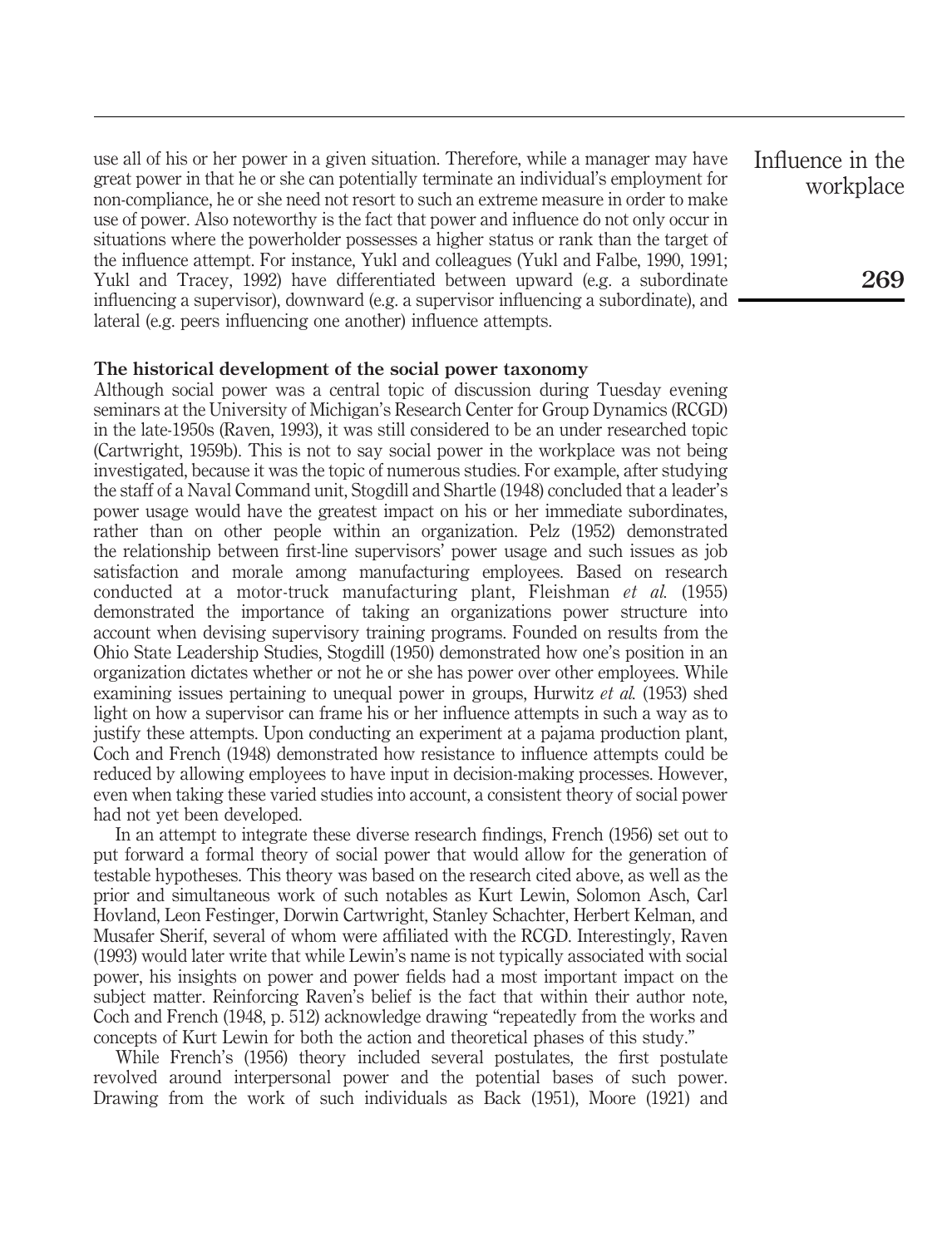Hovland and Weiss (1952), French believed such characteristics as the attractiveness, expertness, and legitimacy of an influencing agent would impact these bases of social power. As a result of these beliefs, shortly after beginning his quest to develop a formal theory of power, French co-authored a chapter (French and Raven, 1959) that not only identified specific bases of power, but also became the most frequently utilized model of social power in general (Northouse, 2007), as well as in the workplace (Mintzberg, 1983).

French and Raven's (1959) original power taxonomy was comprised of five types of power: reward, coercive, legitimate, expert, and referent power. Reward power is said to be at use when a powerholder promises some form of compensation to a target in exchange for compliance. For instance, a supervisor may provide a monetary incentive to a subordinate in exchange for the subordinate completing a task that is not part of his or her job description. Coercive power is at use when the threat of punishment is made in order to gain compliance. For example, a manager may threaten a subordinate with termination should he or she not comply with a certain request. Legitimate power stems from one having a justifiable right to request compliance from another individual. For instance, subordinates may comply with a supervisor's request simply because the supervisor has a right to ask them to do their work in a certain way. Expert power is at use when one relies on his or her superior knowledge in order to gain compliance. For example, management may follow the advice of consultants because those consultants are perceived as possessing a high-level expertise in their field. Referent power is at use when a target complies with the request of a powerholder due to his or her identifying with the influencing agent. For instance, an employee wishing to move up the organizational hierarchy will likely comply with requests made by managers due to his or her wanting a similar position as those managers in the future.

Although many academics and practitioners may be under the impression that informational power (i.e. explaining to a target why compliance is desired) was included in the original power taxonomy, this is not the case. French (1956, p. 184) originally surmised that expert power was driven by a powerholder's "superior knowledge and information." In essence, this combined expert and informational power into one base, even though Raven suggested that informational power should be separate from expert power. While Raven (later citing his lack of informational power at the time; Raven, 1993) was unable to convince French on the matter prior to the publication of their 1959 chapter, he eventually did distinguish informational power as a sixth power type (Raven, 1965).

While several researchers (Bass, 1981; Kipnis, 1984) have described the six bases of power in terms of being either "harsh" (i.e. punitive and overt) or "soft" (i.e. subtle and positive), as previously noted, the taxonomy that included the six bases of power became the dominant means by which individuals would classify potential sources of influence. However, researchers such as Kipnis *et al.* (1980) began to question whether six bases of power were sufficient to encompass all influence attempts in the workplace. Through their research with lower-level managers, Kipnis *et al.* were able to identify eight means of influence in the workplace (assertiveness, ingratiation, rationality, sanctions, exchange, upward appeals, blocking, and coalitions). Using data obtained from volunteers attending a management development workshop, Yukl and Tracey (1992) examined the effectiveness of each of nine power tactics (rational persuasion, inspirational appeal, consultation, ingratiation, exchange, personal appeal,

270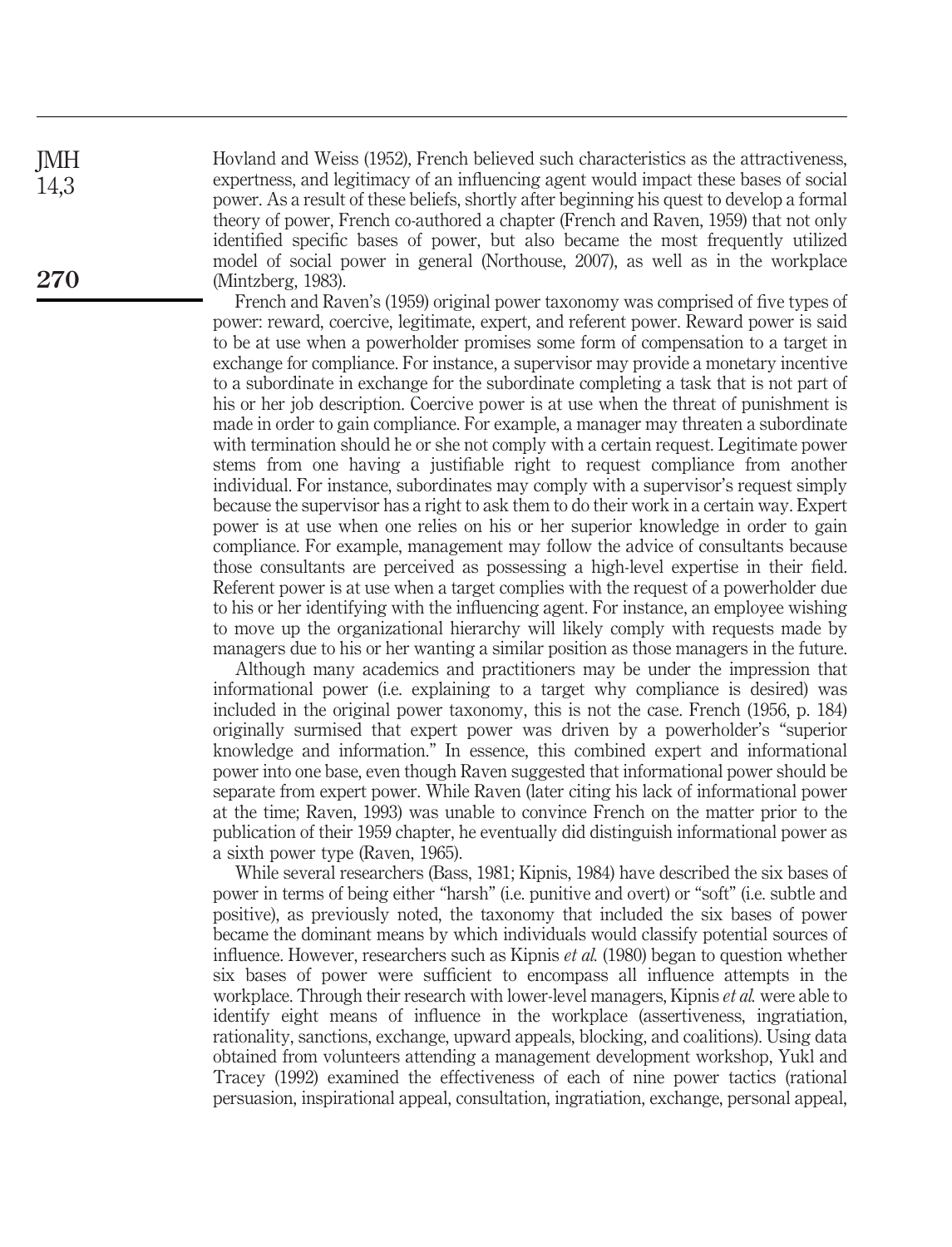coalition, legitimating, and pressure). While French and Raven's (1959) assertion that the original taxonomy was meant to be a starting point for classifying bases of power went ignored for decades, it was becoming apparent that the taxonomy was in need of further development.

#### The contemporary development of the social power taxonomy

In response to the call for the power taxonomy to be updated, rather than starting anew, Raven decided to differentiate the six bases of power that had become foremost in the literature. Interestingly, in order to do this, he relied rather heavily on the literature produced by his predecessors and his colleagues working at the RCGD in the 1950s. Distinctions were made between personal and impersonal forms of reward and coercive power, while legitimate power was partitioned into four types (i.e. position, reciprocity, equity, and dependence). Positive and negative forms of expert and referent power were identified, while informational power was partitioned into direct and indirect forms.

#### Personal versus impersonal reward and coercive power

In their original power taxonomy, French and Raven (1959) conceived of reward and coercive power as involving the ability of a supervisor to manipulate objects and events of relevance to employees (e.g. increased pay or termination). While issues pertaining to a supervisor's personal approval and/or disapproval had previously been thought of as a component of referent power, this categorization was latter determined to be inappropriate (Raven, 2001). This conclusion was based on the contention that personal approval from another individual can be a very strong reward, while the threat of rejection can be a very strong form of coercion. Support for this contention can be obtained from the University of Michigan studies on the "employee orientation" leadership style, which places a strong emphasis on the relationships that exist between supervisors and subordinates (Bowers and Seashore, 1966). As a result, reward and coercive power are now treated as taking either personal (i.e. interpersonal factors) or impersonal (i.e. positive or negative valences) forms.

# Four forms of legitimate power: position, reciprocity, equity, and dependence

Legitimate power was initially said to be at use when a powerholder had a genuine right to ask a target to comply with a request. For example, some subordinates will comply with a supervisor's request simply because they believe the supervisor has a right to make requests of them. However, important differentiations have been made between this initial form of legitimate power (legitimate position power) and other forms of legitimate power that are based on several social norms. Legitimate reciprocity power is at use when the powerholder has previously done something for the target, and in essence, calls in a favor (e.g. I let you leave work early yesterday, so today I need for you to stay late). This reliance on reciprocity is directly linked to one of the most basic social obligations to return to others what they have given to you (Gouldner, 1960; Levine, 2003).

Similar to legitimate reciprocity power is legitimate equity power. The key difference between these two bases of power is in terms of how much the powerholder has previously done for the target. With reciprocity power, the powerholder is asking the target to do something similar to what the powerholder has done for the target in Influence in the workplace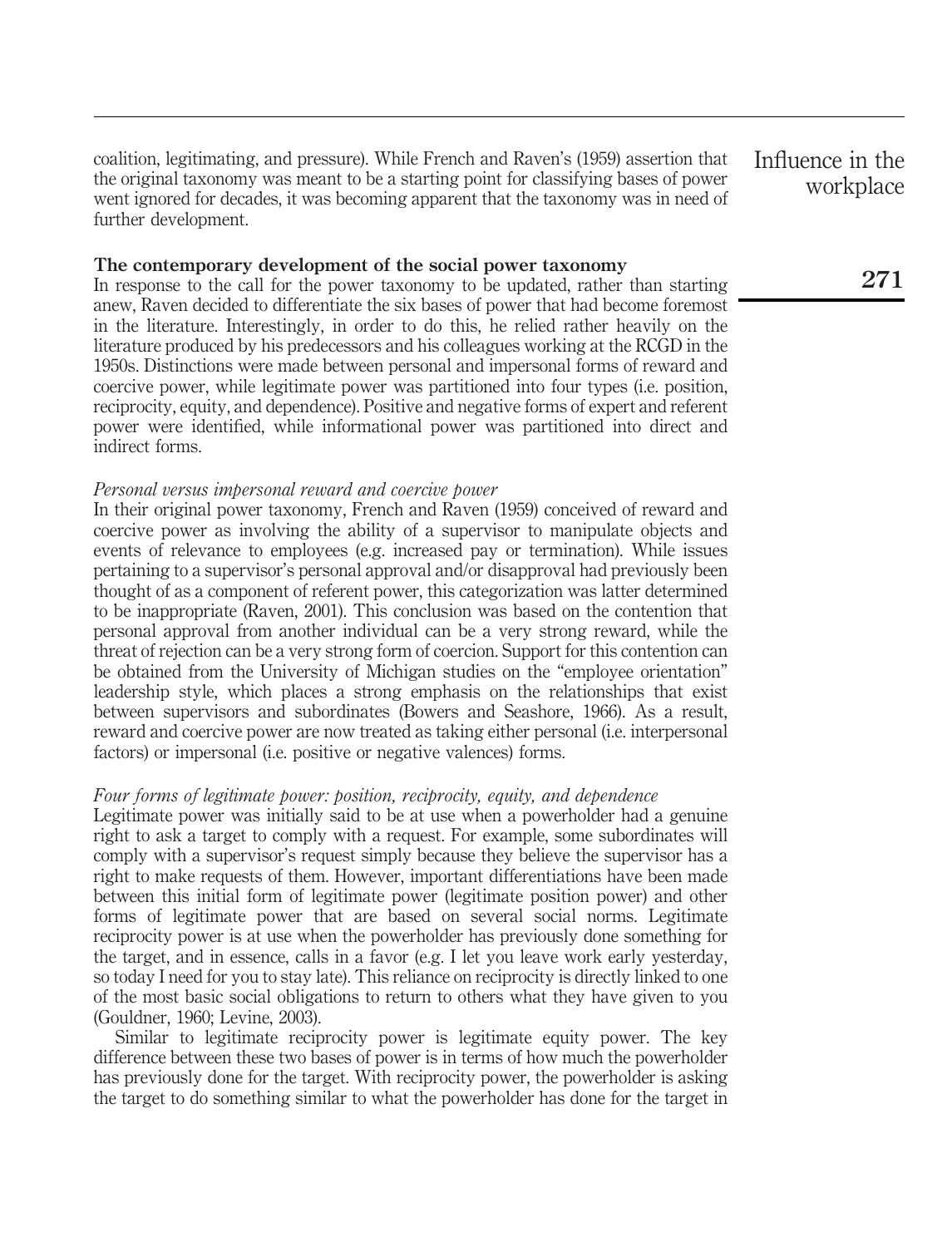the past (e.g. stay late today because I let you leave early yesterday). With equity power there is a substantial difference in terms of what the powerholder has done for the target in the past and what is now being asked of the target in return (e.g. stay late today because for years I fought to provide you with adequate work resources). Legitimate dependence power stems from the social norm that we should help those who are dependent upon us (Berkowitz, 1972; Batson and Powell, 2003). Therefore, any time a powerholder lets it be known that his or her ability to do something depends upon a target's compliance (e.g. I cannot meet this deadline without your help), legitimate dependence power is at use. JMH 14,3 272

# Positive versus negative expert and referent power

In the original power taxonomy (French and Raven, 1959), both expert and referent power were thought of in terms of being positive bases of power. With positive expert power, a subordinate complies with the request of a supervisor because the supervisor knows best. With positive referent power, a subordinate complies with the request of a supervisor because the subordinate identifies with the supervisor. However, there are situations in which expert and referent power can take negative forms. For example, while a supervisor may possess superior knowledge about a certain facet of his or her job, possessing such knowledge does not necessarily mean that it will be put to use in a way that will benefit his or her subordinates. On the contrary, that supervisor's knowledge may be used in such a fashion (i.e. negative expert power) that strictly benefits him or herself, resulting in resistance to the influence attempt. Negative referent power is said to occur when a supervisor who is disliked or not identified with by his or her subordinates attempts to utilize social power. In such situations, reactance or doing the opposite of what the supervisor requests is likely to occur given his or her subordinates view him or her as being unattractive or unappealing (Raven, 1992, 1993).

#### Direct versus indirect informational power

Recall that informational power involves providing a rational explanation as to why compliance should occur. However, information is not always presented in a direct fashion. For example, rather than directly confronting the issue, it may be more appropriate, effective, and less intimidating for a subordinate to hint or suggest to his or her supervisor that improvements can be made in the workplace. While some have put forward that indirect influence is more effective than direct influence (Dunlap, 1934), others have empirically demonstrated this claim in relation to what can best be described as informational power (Hovland and Mandell, 1952). Based upon a review of the literature at the time, Hovland *et al.* (1953) concluded that certain variables would impact the effectiveness of direct and indirect persuasion (i.e. kind of powerholder, kind of target, and kind of issue). When considering this historical research, as well as more contemporary research examining the effect of gender on the effective use of informational power (Johnson, 1976), it became clear to Raven (1992) that informational power needed to be thought of in terms of being either direct or indirect.

#### Alternative taxonomies and theories of social power

While the French and Raven (1959) taxonomy is arguably the most popular and utilized conceptualization of social power, numerous other power taxonomies and theories can be observed in the management literature. However, many of these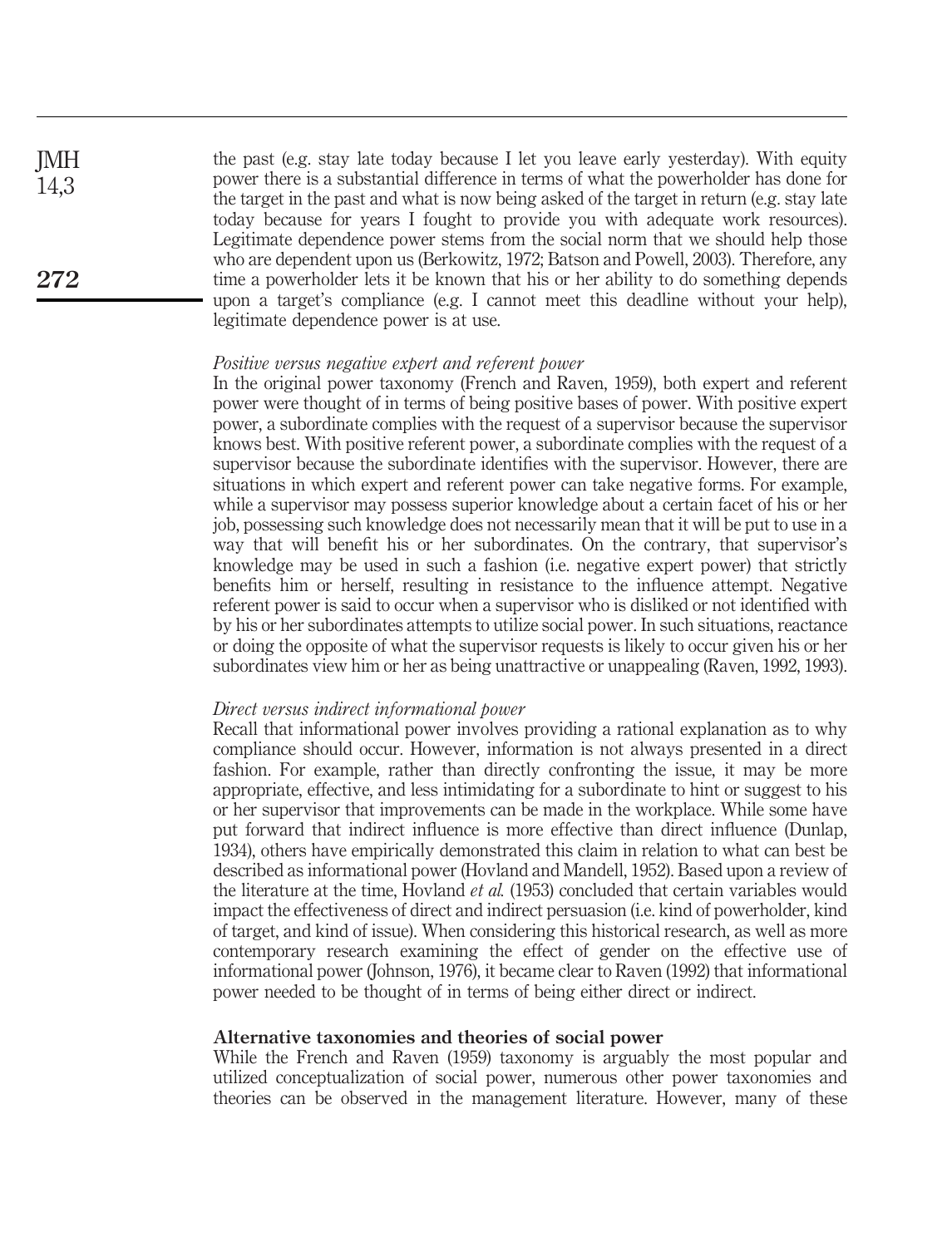taxonomies and theories can either have their roots traced to, or have a considerable amount in common with, the French and Raven nomenclature. For example, while emphasizing the importance of power to organizational affairs, Morgan (1997) distinguishes among 14 sources of power. Parallels can be drawn between many of these sources of power and the broadened French and Raven taxonomy. For example, formal authority, control of scarce resources, and the control of knowledge and information can, respectively, be thought of as alternative forms of legitimate position, impersonal reward, and informational power (direct or indirect). Furthermore, consistent with the writing of Morgan is that numerous studies making use of the original, as well as broadened, French and Raven taxonomy have demonstrated the role gender plays in one's ability to use social power (Elias, 2004; Elias and Cropanzano, 2006; Elias and Loomis, 2004).

Salancik and Pfeffer's (1977) strategic-contingency model of power distinguishes between two forms of power frequently observed within organizations: political and institutionalized. Political power is obtained when an individual or sub-unit is best able to cope with the critical problems confronting an organization at a particular point in time. Institutionalized power is said to be in use when individuals or sub-units take steps to legitimize their power while reducing the power of others. An emerging trend in the management literature is the examination of managerial power in terms of restrictive versus promotive control (Elias, 2008; Elias and MacDonald, 2006; Scholl, 1999). Restrictive control refers to situations in which a manager relies on his or her organization's power structure in order to influence subordinates. Promotive control refers to situations in which a manager attends to his or her subordinates opinions and provides them the opportunity to have input during decision-making processes. Interestingly, neither political power, institutionalized power, restrictive control, or promotive control is linked to any specific means of implementation. However, of each of these methods of influence can be implemented through the use of one or more of French and Raven's bases of power. For example, political power can be exerted through the use of positive expert and/or informational (direct or indirect) power. Institutionalized power and restrictive control can be implemented through the use of legitimate position power. Promotive control can be implemented through positive referent and, potentially, personal reward power.

In terms of the power process, Pfeffer and Fong (2005) have written that in order for one to acquire more power and influence in an organization, he or she must attract allies and supporters. While discussing the social psychology of organizations, Baron and Pfeffer (1994, p. 192) indicate "... social relationships at work represent a major source of satisfaction and are an important reward and preoccupation for individuals in the workplace." Given the importance of social relationships to the workplace in general, and to the acquisition of power in particular, one can see how the use of personal forms of power (reward and coercive) can either enhance or inhibit one's influence. Since personal reward power relies on positive interpersonal interactions, the use of such power will likely be associated with positive outcomes (e.g. the attraction of allies and supporters). Contrarily, because personal coercion relies on negative interpersonal interactions that do little to attract allies and supporters, such power usage would likely be deleterious. Indeed, Elias (2007) has observed that in academic settings, the use of personal coercion on the part faculty members is perceived by students as being highly inappropriate.

Influence in the workplace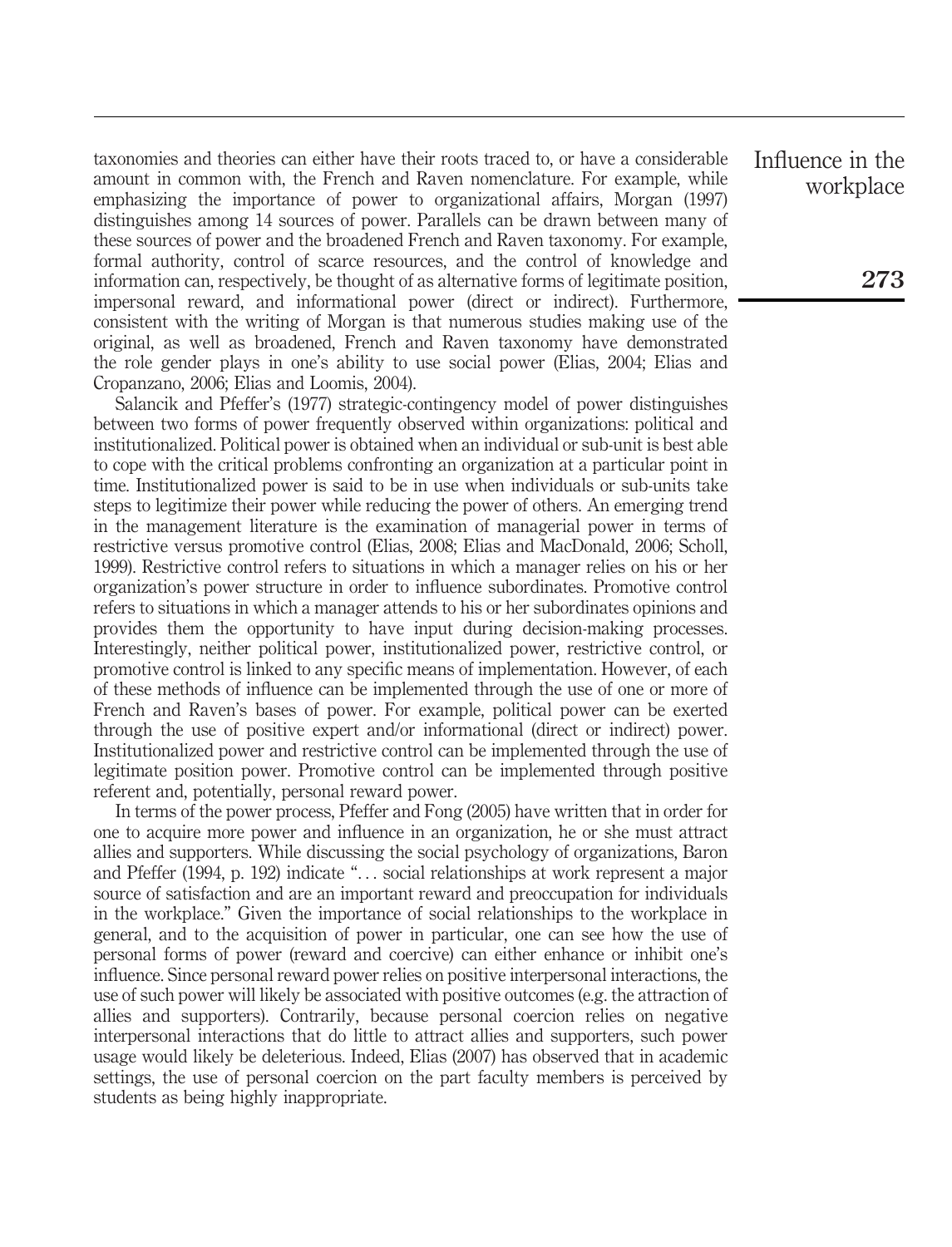While an attempt has been made to differentiate the French and Raven power taxonomy from other power classifications and theories, the breadth and scope of the alternative classifications and theories presented should not be considered exhaustive. For example, while vastly different from the types of power addressed above, there is a substantial and sophisticated critical management studies literature dedicated solely to organizational power (Clegg et al., 2006). Furthermore, other scholars have attempted to differentiate the French and Raven taxonomy from additional taxonomies not presented here. For example, Vecchio (2007) has differentiated the French and Raven taxonomy from the classifications of power proposed by Kelman (1961) and Etzioni (1975). Pfeffer (1992) has done an outstanding job of exploring, for example, sources of power, methods of utilizing power, and means by which power may be lost. In essence, the hope is that by presenting alternative categorizations of power, readers will be able to situate the French and Raven taxonomy within the broader literature addressing issues of power in the workplace.

#### The power/interaction model

Based on several decades of research, Raven (1992) came to appreciate that social power was far more complex than a powerholder simply utilizing one or more forms of power in order to gain compliance from a target. As a result, he developed the power/interaction model (Figure 1), which offers a theoretical perspective on several factors that, in combination, help determine what means of social power an individual will use when attempting to influence another person. What follows is an overview of the model from the perspective of a supervisor influencing a subordinate.

The first component of the power interaction model (motivation to influence) revolves around motivational factors that impact a supervisor's choice of influence strategies. While it was not uncommon for philosophers such as Thomas Hobbes and Friedrich Nietzsche to write that humans have a universal motive for power, philosophers with a specific interest in social power (Russell, 1938) came to realize that one's motivation to utilize power can be either instrumental or intrinsic. For example, a supervisor with a strong, rather than weak, power motive (i.e. an intrinsic need to seek power or a strong concern with having influence over others (Winter, 1973; McClelland, 1985)) will be more likely to desire influence over subordinates and will



JMH 14,3

Figure 1.

model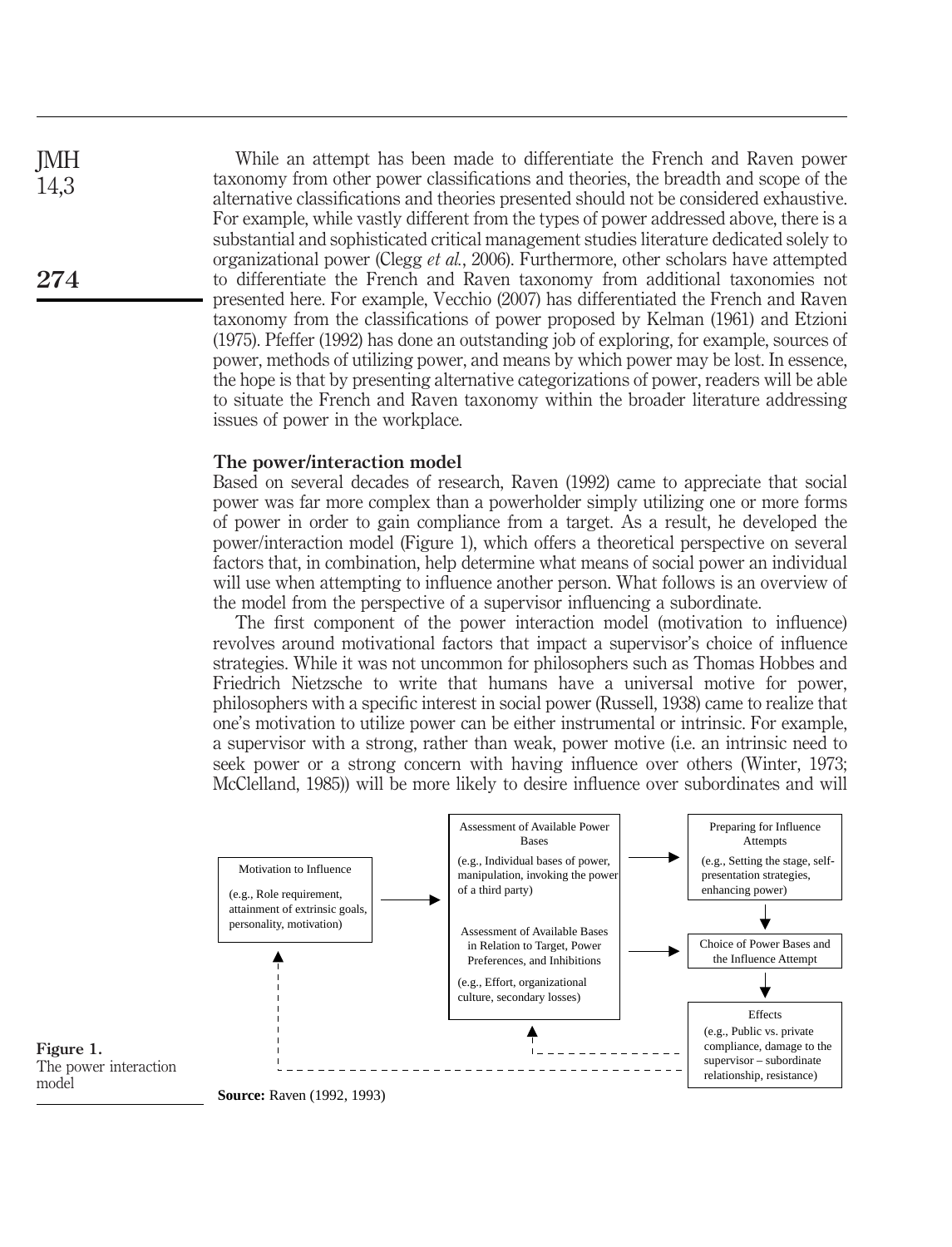attempt to use a wider variety of power bases (Frieze and Boneva, 2001). Contrarily, a supervisor who uses power only when he or she must attain certain organizational objectives is likely to rely primarily on the legitimate forms of power associated with his or her supervisory position (Cartwright, 1965). In a similar manner, a supervisor's role requirements or display rules (e.g. service with a smile) may motivate him or her to only utilize those bases of power that will conform with his or her organization's standards and be perceived of in a positive light.

The second component of the model (assessment of available power bases) addresses the specific types of power a supervisor may have available to him or her, as well as the possible outcomes associated with using each tactic. For instance, while some supervisors may feel they have substantial direct informational power at their disposal, they may refrain from using it due to the perceived effort that would go into logically explaining their requests. Likewise, a supervisor may know that he or she possesses impersonal coercive power (e.g. the ability to terminate employment at will), but does not wield it frequently because such actions run counter to the organizations culture and can result in a backlash. Hogg and Reid (2001) address the selection of power bases from a social identity perspective. Specifically, when a leader possesses a strong in-group identification with his or her subordinates, he or she is unlikely to use coercive or caustic forms of power because such negative behavior directed at in-group members is, in effect, also directed at oneself. In addition, the appraisal of potential outcomes associated with power usage is consistent with classic research (Hovland et al., 1953) indicating an influencing agent should estimate the intelligence of his or her audience in order to determine whether a direct or indirect persuasive message would be most effective.

The third component of the model (preparing for influence attempts) involves a supervisor setting the stage for his or her use of power. Typically, this would involve supervisors doing certain things or presenting themselves in certain ways that remind or reiterate to employees that they possess social power. For instance, physicians enhance their positive expert power by prominently displaying their degrees and certifications. One may enhance his or her ability to use legitimate reciprocity power by offering another individual unsolicited favors ahead of time (Raven, 2001). Johnson and Lennon (1999) have edited a text with the primary purpose of informing readers as to how their attire can be used to increase their ability to effectively use social power. For example, research based on interviews of female employees indicates that if females want to project a powerful image in the workplace, they should wear jewelry made from expensive materials such as gold, diamonds, and pearls (Rubinstein, 1995; Rucker et al., 1999).

The fourth component of the model (choice of power bases and the influence attempt) involves a supervisor deciding on which base or bases of power to use, and then carrying out the attempt to influence a subordinate. The final component of the model (effects) serves as a feedback loop that has the potential to impact a supervisor's future influence attempts. Specifically, the outcomes associated with an influence attempt will have an effect on the supervisor's future motivation to influence, and his or her assessment of available power bases. For example, if a supervisor associates the use of personal reward power with increased productivity from his or her employees, that supervisor's motivation to use such power in the future will be strengthened. In this instance, it can be said that the outcome associated with the influence attempt Influence in the workplace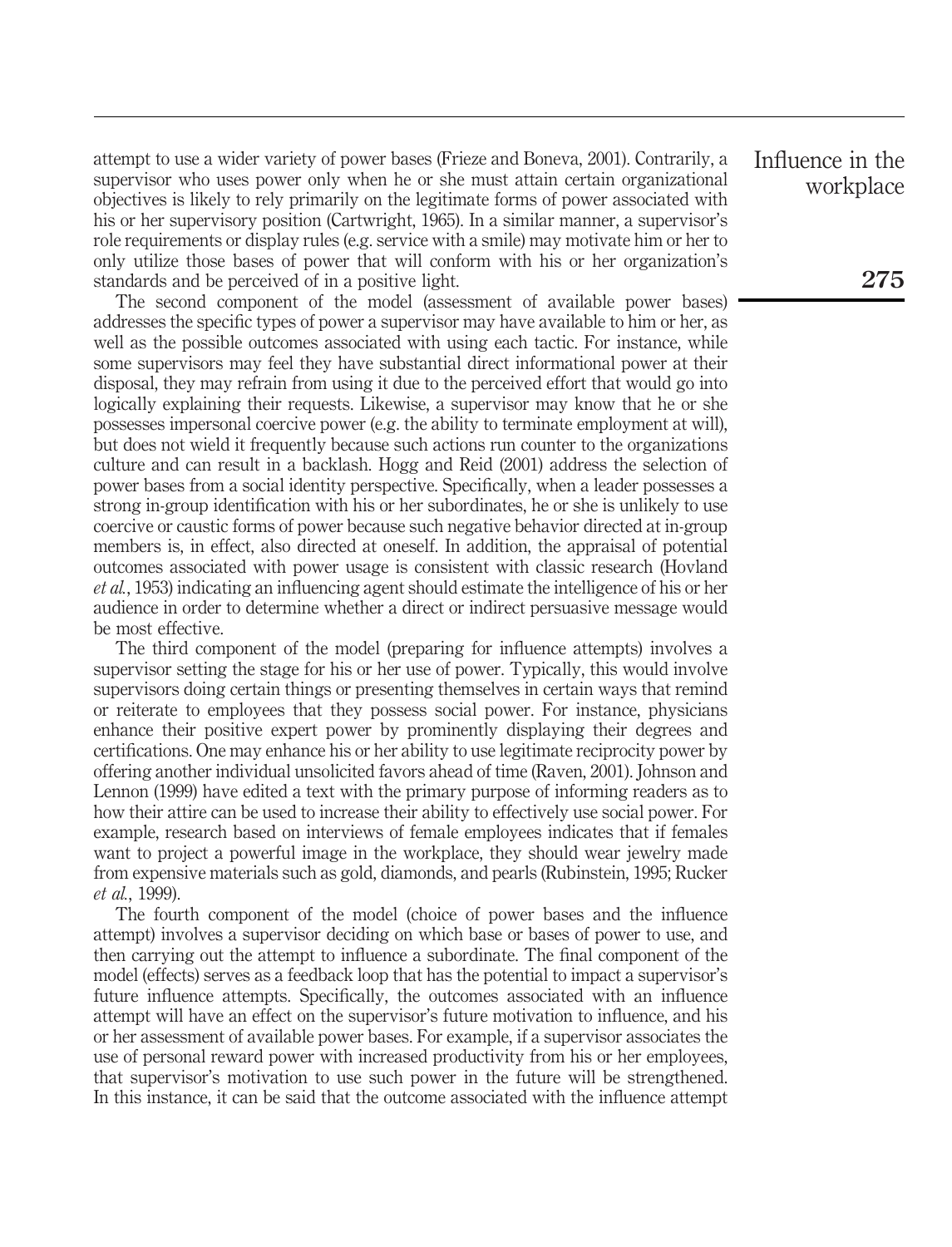has served to reinforce or fortify (Skinner, 1953) the supervisor's motivation. Similarly, if personal coercion is associated with a great deal of resistance and discontent on the part of an employee, a manager may no longer assess personal coercion as being an effective means of influence in relation to this worker. In this instance, it can be said that the outcome or effect associated with the influence attempt has served to weaken the supervisor's ability to use personal coercion.

# Future research and practice

Because of the advances that have been made to the power taxonomy over the past 50 years, as well as the development of the power/interaction model, there is a great deal of potential knowledge for researchers and practitioners alike to discover and apply. From an empirical standpoint, perhaps the most pressing need is a methodologically sound measure of the broadened power taxonomy. Currently, there is but one measure of the broadened taxonomy, the interpersonal power inventory (Raven et al., 1998), but this measure does not assess each of the 14 power bases. Specifically, indirect informational, negative expert, and negative referent power are not measured by this questionnaire, leaving important information pertaining to these tactics unexamined (see Schwarzwald and Koslowsky (2001) for a review of studies that have made use of the interpersonal power inventory).

It is likely that social power is at use any time two or more individuals are interacting with one another in the workplace. However, given leadership is typically described as a social influence process (Bryman, 1996; Avolio et al., 2003; Northouse, 2007), scholars and practitioners in the field of leadership stand to benefit from an understanding of the broadened power taxonomy and the power/interaction model. At this point, it is important to note that leadership and power are separate, albeit-related, variables. However, according to Zaleznik (1998, p. 63), "Leadership inevitably requires using power to influence the thoughts and actions of others." That being said, leadership involves getting followers to pursue your vision for the organization, while power involves getting individuals to comply with your requests, even if they are reluctant to do so (Hogg, 2005). While this distinction is common place in the contemporary power and leadership literatures, the differentiation dates back to Barnard (1938), who distinguished between authority based on one's leadership skills versus authority based on one's position within an organization.

Important information would be obtained from examining the relationships that likely exist between the 14 bases of power and perceptions of leadership in terms of being either transactional or transformational, a distinction that is currently a major focus in the leadership literature (Lowe and Gardner, 2000). Transactional leadership focuses on the exchanges that occur between a supervisor and a subordinate, while transformational leadership focuses on the connection between the supervisor and the subordinate, which can serve to elevate both individual's motivation and morality (Burns, 1978). Given transformational leadership is associated with such issues as trust and increased organizational citizenship behavior (going beyond the call of duty to better the organization (Podsakoff et al., 1990)), knowledge of which power bases foster perceptions of transformational leadership would be of importance to both researchers and practitioners.

It is likely that specific forms of social power are related to the leader-member exchange (LMX) that exists between a supervisor and his or her subordinates.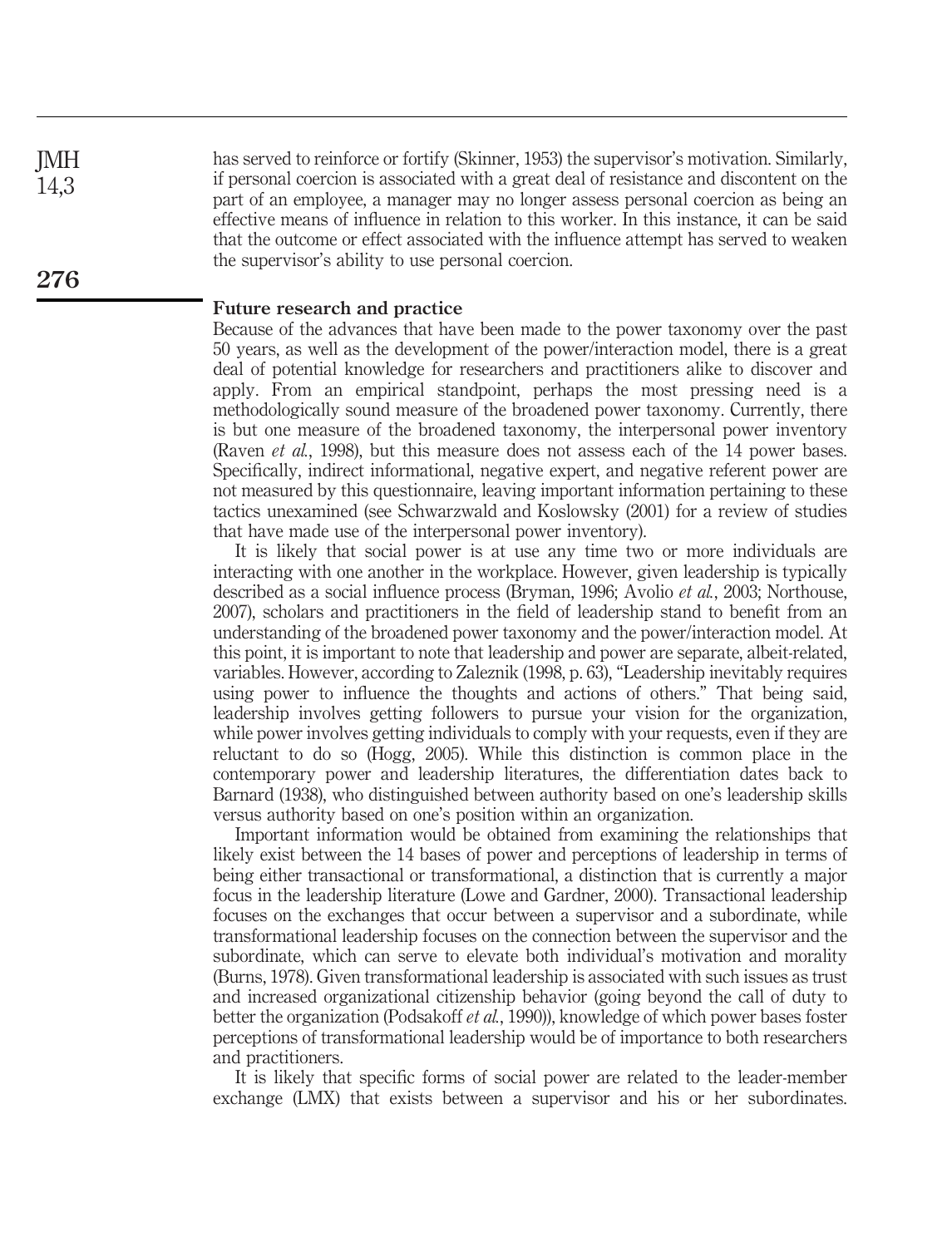LMX theory views leadership as hinging upon the quality of the interactions that occur between a leader and an individual follower (Graen and Uhl-Bien, 1995). In a high-LMX relationship, a good amount of reciprocity occurs between the leader and the follower, while in a low-LMX relationship, subordinates typically come to work, do their job, and go home (Northouse, 2007). Furthermore, subordinates that are part of high-LMX relationships tend to receive more personal (e.g. confidence and concern) and impersonal (e.g. information and influence) benefits from their supervisors than do those involved in low-LMX relationships. When considering the benefits associated with a high-LMX relationship, it becomes apparent that there are likely links between the development of high LMX and legitimate reciprocity, personal and impersonal reward, personal and impersonal coercive, and positive referent power. Similar to the concept of LMX is a variable known as team-member exchange (TMX). TMX refers to the extent to which a team member works effectively with his or her team members, as well as, the level of reciprocity that occurs between the team member and his or her peers (Seers, 1989). Given the differences that exist in the outcomes associated with upward, downward, and lateral power usage (Yukl and Tracey, 1992), researchers may wish to examine how the various types of power used within a workgroup impact TMX quality.

While the potential studies alluded to above are important, they are only scratching the surface in terms of the ways in which the broadened power taxonomy and the power/interaction model can be applied to organizational research and the management literature. For example, important information can be gleaned from projects investigating the links between the differentiated bases of social power and such variables as organizational commitment, job satisfaction, organizational citizenship behavior, absenteeism, burnout, turnover intentions, locus of control, self-efficacy, productivity, mentor-mentored relationships, and any number of other important constructs. Furthermore, it is worth reiterating the fact that the power interaction model offers a theoretical perspective as to how several variables interact to influence the ways in which we use social power. While numerous studies have been cited as evidence for the veracity of certain components of the model, confidence in the model will be greatly enhanced once research has been completed that examines and supports the model as a whole.

Given the popularity of continuing education workshops, in-service trainings, and leadership development programs, practitioners stand to benefit from an understanding of the broadened power taxonomy and the power/interaction model. Perhaps, one the most widely read texts among practitioners in the area of leadership is The Leadership Challenge (Kouzes and Posner, 2002), which offers countless pieces of advice on how to be an effective leader. A fair amount of this advice can be thought of in terms of how a leader utilizes his or her power when interacting with subordinates. For example, according to Kouzes and Posner (2002, p. 255), "It's absolutely essential that every leader keep the norms of reciprocity and fairness in mind." This suggestion is due to the belief that when leaders utilize reciprocity within their organizations, they develop cooperative relationships among their employees. It is likely that such a belief has implications for the ways in which leaders make use of legitimate reciprocity and legitimate equity power.

In terms of what employees look for in leaders, Kouzes and Posner (2002) contend that employees want leaders who express caring attitudes towards their Influence in the workplace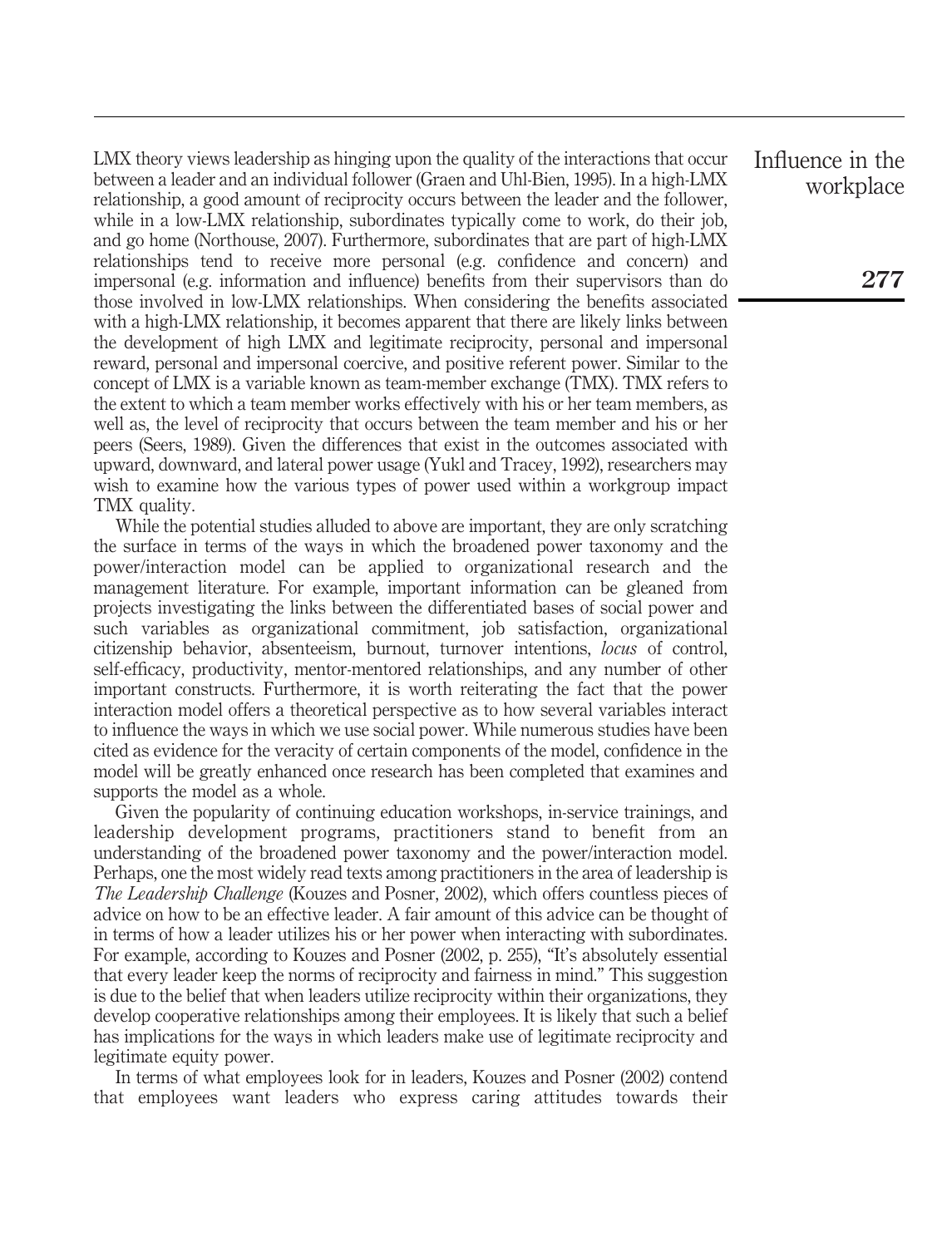subordinates, a desire that can likely be fulfilled through the use of personal reward and positive referent power. Similarly, employees want leaders who are competent, which is demonstrated through expertise. However, leaders need to be aware of the fact that the use of expertise solely as a means to achieve their personal goals (i.e. negative expert power) can result in resistance and resentment rather than perceptions of competence. Leaders should also be aware that the ways in which they present information (e.g. directly or indirectly) might very well be linked to such issues as whether an organizations vision is understood and whether employees are growing and learning in their jobs. Understanding the organizations vision, in addition to employees becoming more knowledgeable about their jobs, are essential to an organizations success at both the micro and macro levels (O'Reilly and Pfeffer, 2000; Collins and Porras, 2002).

Practitioners working in the areas of leadership emergence and development stand to benefit from an understanding of the broadened power taxonomy and the power/interaction model. For instance, when an employee is perceived as possessing a great deal of social power, he or she may exhibit emergent leadership even though he or she has not been assigned a leadership role within the organization (Northouse, 2007). According to Kouzes and Posner (2002), one of the most important aspects of leadership development is self-development. While this self-development involves many facets, one of the issues that must be addressed revolves around an understanding of issues pertaining to one's own power. Certainly, having a current understanding of the power literature, as well as the most frequently utilized social power taxonomy, can only help practitioner's foster self-development among leaders.

#### **Conclusions**

The purpose of this paper has been to illuminate both the historical and the contemporary developments that have occurred to the French and Raven (1959) social power taxonomy. As mentioned earlier, research pertaining to power in the workplace is popular and increasing in its force, size, and impact. However, this research typically fails to take the evolution of the French and Raven (1959) power taxonomy into account. While the current taxonomy houses 14 bases of power, and a power/ interaction model has been developed, a review of the management literature would indicate that these advances have not yet taken root. This is unfortunate not only because of the rich history of social power in the workplace, but also because the French and Raven taxonomy has influenced, complements, and/or is directly applicable to each of the alternative power taxonomies and theories addressed above. If there is an up-side to management scholars and practitioners having missed the development of the French and Raven power taxonomy it is that once the developments do take root, we will likely see an even greater amount of interest in a topic that has been extremely important to the workplace for well over half a century. Practitioners will have at their disposal a greater cache of power bases to coach others to put into practice in the most appropriate fashion. Scholars will have a consistent taxonomy to utilize when it comes to operationalizing their conceptualizations and theories pertaining to social power at work. Lastly, the heuristic value of the updated taxonomy is immense give the number of potential investigations that can be completed so as to assess and expand the power/interaction model.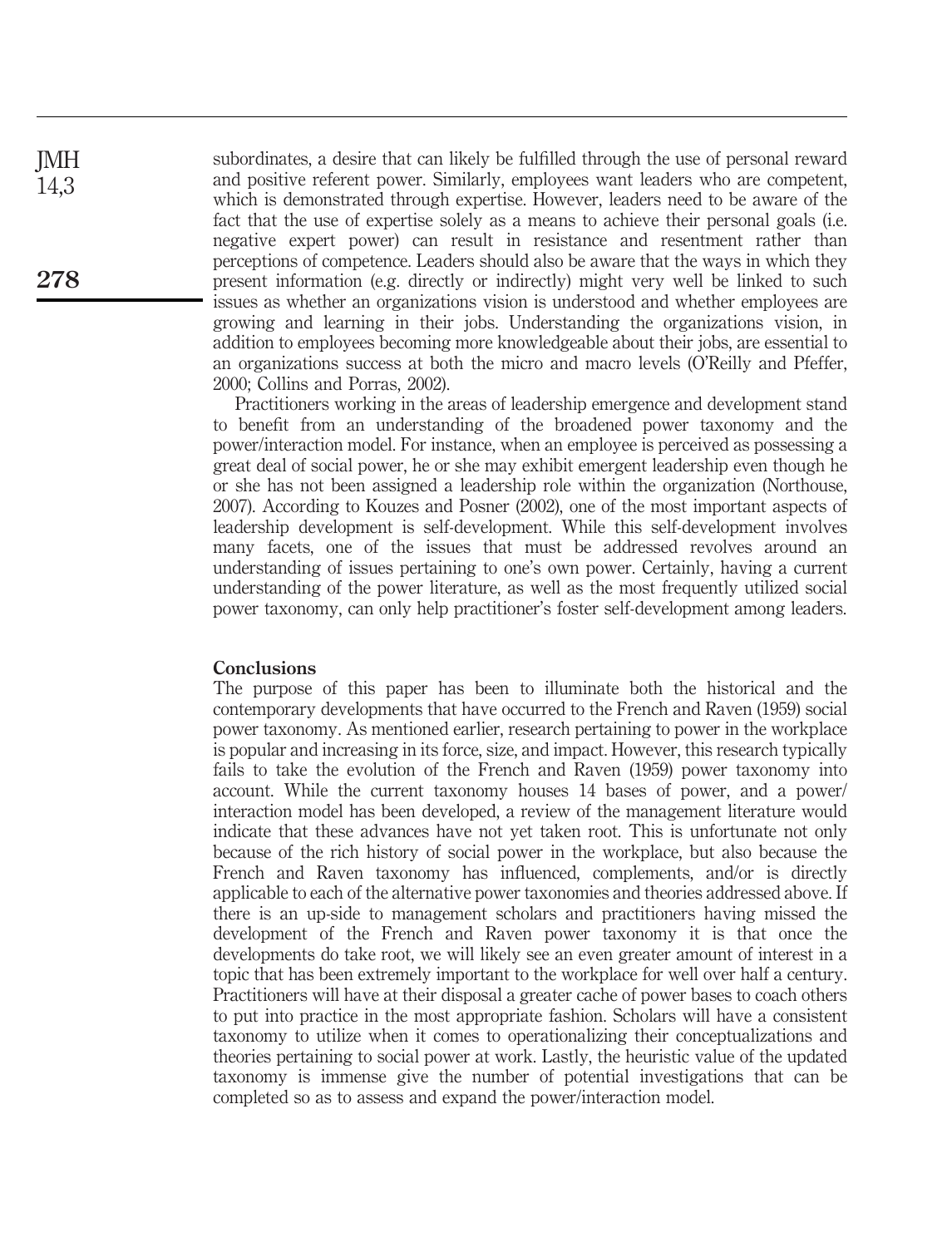#### References

- Avolio, B.J., Sosik, J.J., Jung, D. and Berson, Y. (2003), "Leadership models, methods, and applications", in Borman, W.C., Ilgen, D.R. and Klimoski, R.J. (Eds), Handbook of Psychology: Industrial and Organizational Psychology, Vol. 12, Wiley, Hoboken, NJ, pp. 277-307.
- Back, K.W. (1951), "Influence through social communication", Journal of Abnormal Social Psychology, Vol. 46, pp. 9-23.
- Barnard, C.I. (1938), The Functions of the Executive, Harvard University Press, Cambridge, MA.
- Baron, J.N. and Pfeffer, J. (1994), "The social psychology of organizations and inequality", Social Psychology Quarterly, Vol. 57, pp. 190-209.
- Bass, B.M. (1981), Stodgill's Handbook of Leadership, Revised ed., The Free Press, New York, NY.
- Batson, C.D. and Powell, A.A. (2003), "Altruism and prosocial behavior", in Millon, T. and Lerner, M.J. (Eds), Handbook of Psychology: Personality and Social Psychology, Vol. 5, Wiley, Hoboken, NJ, pp. 463-84.
- Berkowitz, L. (1972), "Social norms, feelings, and other factors affecting helping and altruism", in Berkowitz, L. (Ed.), Advances in Experimental Social Psychology, Vol. 6, Academic Press, New York, NY, pp. 63-108.
- Bowers, D.G. and Seashore, S.E. (1966), "Predicting organizational effectiveness with a four-factor theory of leadership", Administrative Science Quarterly, Vol. 11, pp. 238-63.
- Bruins, J. (1999), "Social power and influence tactics: a theoretical introduction", Journal of Social Issues, Vol. 55, pp. 7-14.
- Bryman, A.S. (1996), "The importance of context: qualitative research and the study of leadership", Leadership Quarterly, Vol. 7, pp. 353-70.
- Burns, J.M. (1978), Leadership, Harper & Row, New York, NY.
- Cartwright, D. (1959a), "A field theoretical conception of power", in Cartwright, D. (Ed.), Studies in Social Power, University of Michigan Press, Ann Arbor, MI, pp. 183-220.
- Cartwright, D. (1959b), "Power: a neglected variable in social psychology", in Cartwright, D. (Ed.), Studies in Social Power, University of Michigan Press, Ann Arbor, MI, pp. 1-14.
- Cartwright, D. (1965), "Influence, leadership, control", in March, J.G. (Ed.), Handbook of Organizations, Rand McNally, Chicago, IL, pp. 1-47.
- Clegg, S.R., Courpasson, D. and Phillips, N. (2006), Power and Organizations, Sage, Thousand Oaks, CA.
- Coch, L. and French, J.R.P. (1948), "Overcoming resistance to change", Human Relations, Vol. 1, pp. 512-32.
- Collins, J. and Porras, J.I. (2002), Built to Last: Successful Habits of Visionary Companies, Collins Business Essentials, New York, NY.
- Dubin, R. (1951), Human Relations in Administration, Prentice-Hall, New York, NY.
- Dunlap, K. (1934), Civilized Life, Williams & Wilkins, Baltimore, MD.
- Elias, S.M. (2004), "Means of assessing ordinal interactions in social psychology: the case of sexism in judgments of social power", Journal of Applied Social Psychology, Vol. 34, pp. 1857-77.
- Elias, S.M. (2007), "Influence in the ivory tower: examining the appropriate use of social power in the university classroom", Journal of Applied Social Psychology, Vol. 37, pp. 2532-48.

Influence in the workplace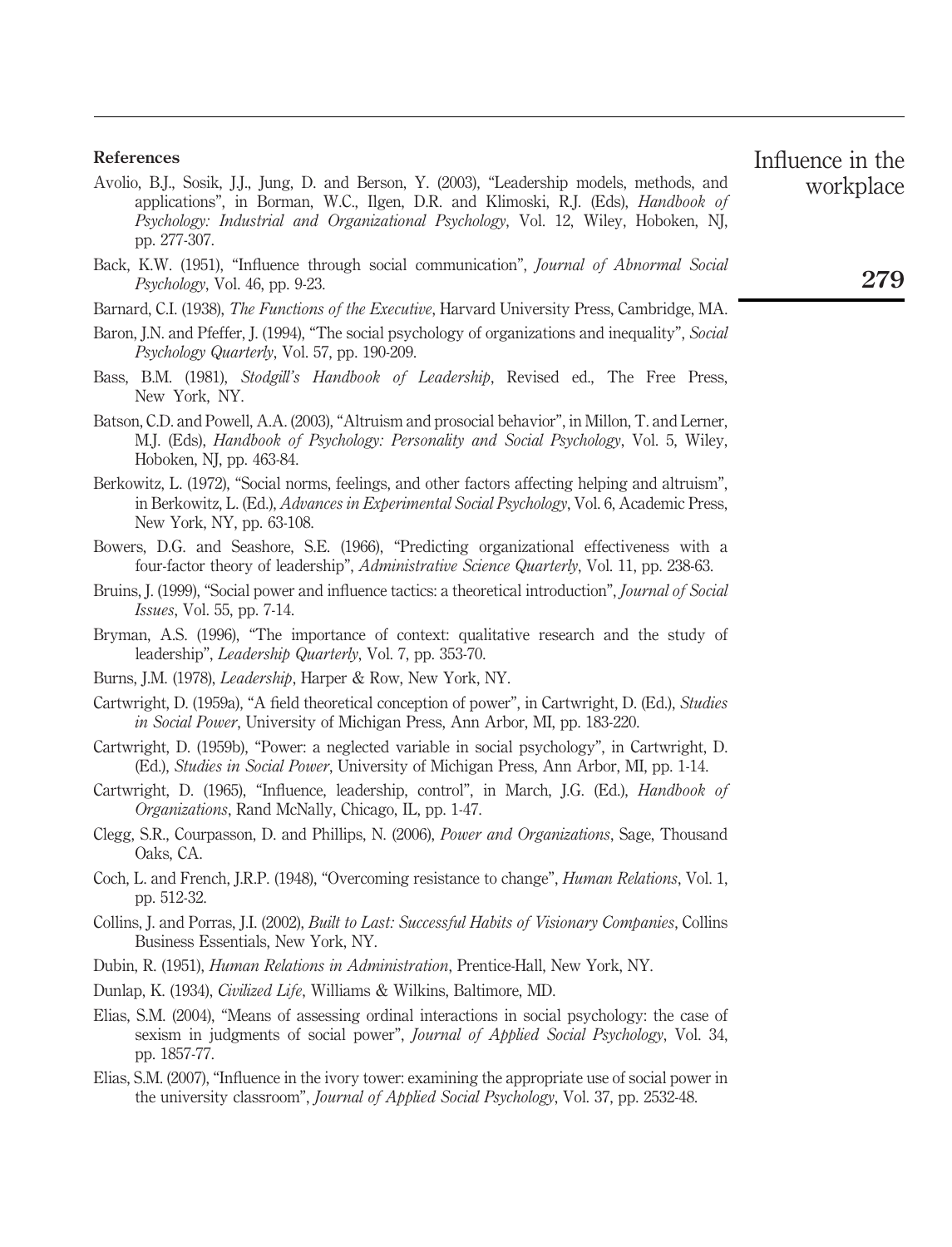| JMH<br>14,3 | Elias, S.M. (2008), "Restrictive versus promotive control and employee work outcomes:<br>the moderating role of locus of control", Journal of Management, May 14.                                                                                                    |
|-------------|----------------------------------------------------------------------------------------------------------------------------------------------------------------------------------------------------------------------------------------------------------------------|
|             | Elias, S.M. and Cropanzano, R. (2006), "Gender discrimination may be worse than you think:<br>testing ordinal interactions in power research", Journal of General Psychology, Vol. 133,<br>pp. 117-30.                                                               |
| 280         | Elias, S.M. and Loomis, R.J. (2004), "The effect of instructor gender and race/ethnicity on gaining<br>compliance in the classroom", Journal of Applied Social Psychology, Vol. 34, pp. 937-58.                                                                      |
|             | Elias, S.M. and MacDonald, S.R. (2006), "Consequences of restrictive and promotive managerial<br>control among American university professors", International Journal of Organizational<br><i>Analysis</i> , Vol. 14, pp. 239-50.                                    |
|             | Etzioni, A. (1975), A Comparative Analysis of Complex Organizations, Revised ed., The Free<br>Press, New York, NY.                                                                                                                                                   |
|             | Farmer, S.M. and Aguinis, H. (2005), "Accounting for subordinate perceptions of supervisor<br>power: an identity-dependence model", Journal of Applied Psychology, Vol. 90, pp. 1069-83.                                                                             |
|             | Fiol, C.M., O'Connor, E.J. and Aguinis, H. (2001), "All for one and one for all? The development<br>and transfer of power across organization levels", Academy of Management Review,<br>Vol. 26, pp. 224-42.                                                         |
|             | Fleishman, E.A., Harris, E.F. and Burtt, H.E. (1955), Leadership and Supervision in Industry:<br>An Evaluation of a Supervisory Training Program, Ohio State University Bureau of<br>Educational Research, Columbus, OH.                                             |
|             | French, J.R.P. (1956), "A formal theory of social power", Psychological Review, Vol. 63, pp. 181-94.                                                                                                                                                                 |
|             | French, J.R.P. and Raven, B. (1959), "The basis of social power", in Cartwright, D. (Ed.), Studies in<br><i>Social Power</i> , University of Michigan Press, Ann Arbor, MI, pp. 529-69.                                                                              |
|             | Frieze, I.H. and Boneva, B.S. (2001), "Power motivation and motivation to help others",<br>in Lee-Chai, A.Y. and Bargh, J.A. (Eds), The Use and Abuse of Power: Multiple Perspectives<br>on the Causes of Corruption, Psychology Press, Philadelphia, PA, pp. 75-89. |
|             | Gilman, G. (1962), "An inquiry into the nature and use of authority", in Haire, M. (Ed.),<br>Organization Theory in Industrial Practice, Wiley, New York, NY, pp. 105-42.                                                                                            |
|             | Gouldner, A.W. (1960), "The norm of reciprocity: a preliminary statement", American<br>Sociological Review, Vol. 25, pp. 161-78.                                                                                                                                     |
|             | Graen, G.B. and Uhl-Bien, M. (1995), "Relationship-based approach to leadership: development of<br>leader-member exchange (LMX) theory of leadership over 25 years: applying a multi-level<br>multi-domain approach", Leadership Quarterly, Vol. 6, pp. 219-47.      |
|             | Hogg, M.A. (2005), "Social identity and leadership", in Messick, D.M. and Kramer, R.M. (Eds),<br>The Psychology of Leadership: New Perspectives and Research, LEA, Mahwah, NJ,<br>pp. 53-80.                                                                         |
|             | Hogg, M.A. and Reid, S.A. (2001), "Social identity, leadership, and power", in Lee-Chai, A.Y. and<br>Bargh, J.A. (Eds), The Use and Abuse of Power: Multiple Perspectives on the Causes of<br>Corruption, Psychology Press, Philadelphia, PA, pp. 159-80.            |
|             | Hovland, C.I. and Mandell, W. (1952), "An experimental comparison of conclusion-drawing by<br>the communicator and by the audience", Journal of Abnormal Social Psychology, Vol. 47,<br>pp. 581-8.                                                                   |
|             | Hovland, C.I. and Weiss, W. (1952), "The influence of source credibility on communication<br>effectiveness", Public Opinion Quarterly, Vol. 15, pp. 635-50.                                                                                                          |
|             | Hovland, C.I., Janis, I.L. and Kelley, H.H. (1953), Communication and Persuasion, Yale University<br>Press, New Haven, CT.                                                                                                                                           |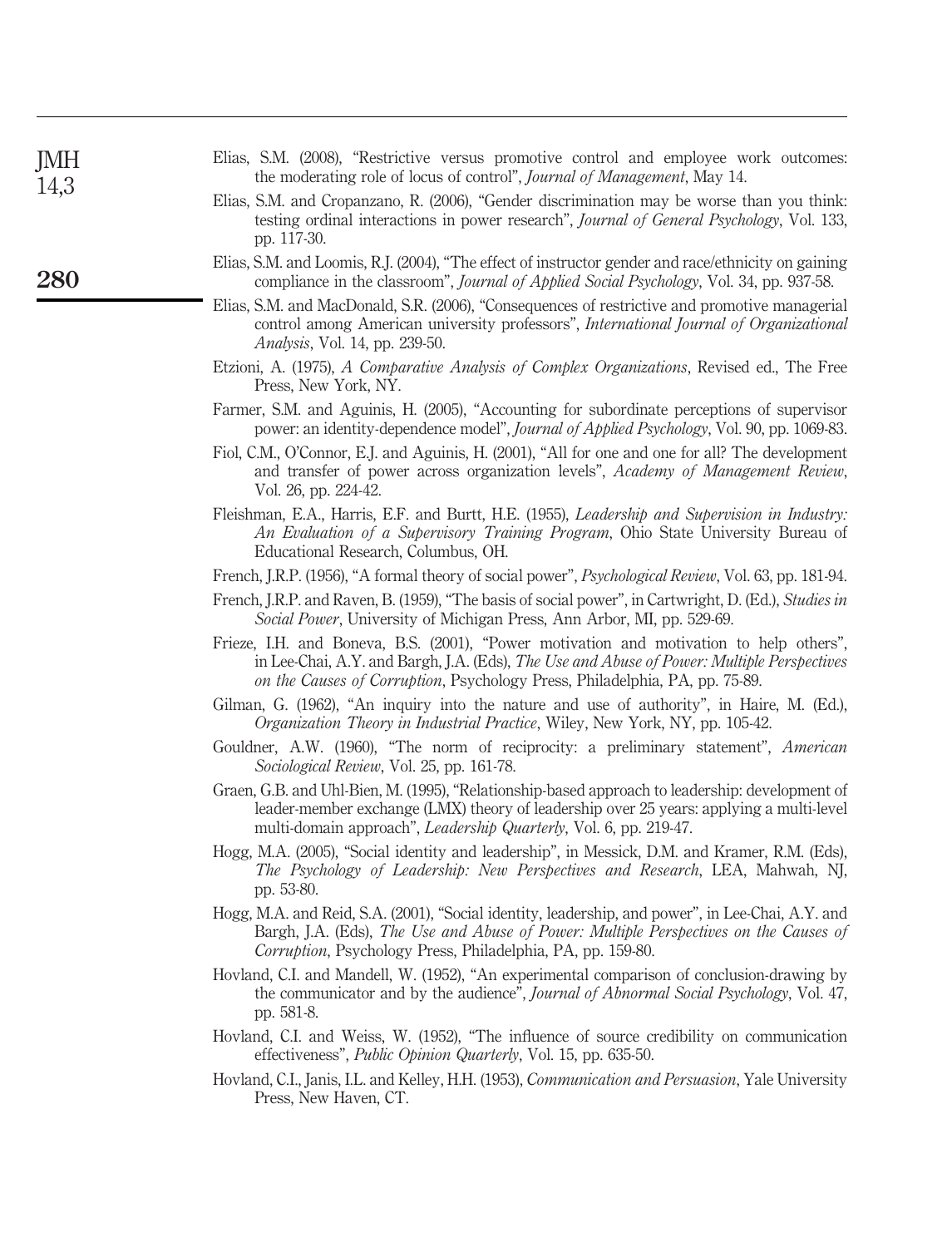Hurwitz, J.I., Zander, A.F. and Hymovitch, B. (1953), "Some effects of power on the relations among group members", in Cartwright, D. and Zander, A. (Eds), Group Dynamics: Research and Theory, Row-Peterson & Co, Evanston, IL, pp. 483-92.

Johnson, K.K.P. and Lennon, S.J. (1999), Appearance and Power, Berg, New York, NY.

- Johnson, P. (1976), "Women and interpersonal power", in Frieze, I., Johnson, P., Parsons, J.E., Ruble, D.N. and Zellman, G.L. (Eds), Women and Sex Roles: A Social Psychological Perspective, Norton, New York, NY.
- Kelman, H.C. (1961), "Processes of opinion change", Public Opinion Quarterly, Vol. 25, pp. 57-78.
- Kipnis, D. (1984), "The use of power in organizations and in interpersonal settings", in Oskamp, S. (Ed.), Applied Social Psychology Annual, Vol. 5, Sage, Beverly Hills, CA, pp. 179-210.
- Kipnis, D., Schmidt, S.M. and Wilkinson, I. (1980), "Intra-organizational influence tactics: explorations in getting one's way", *Journal of Applied Psychology*, Vol. 65, pp. 440-52.
- Kouzes, J.M. and Posner, B.Z. (2002), The Leadership Challenge, 3rd ed., Jossey-Bass, San Francisco, CA.
- Lee, B. (1997), The Power Principle: Influence with Honor, Fireside, New York, NY.
- Lee-Chai, A.Y. and Bargh, J.A. (2001), The Use and Abuse of Power: Multiple Perspectives on the Causes of Corruption, Psychology Press, Philadelphia, PA.
- Levine, R. (2003), The Power of Persuasion, Wiley, Hoboken, NJ.
- Lewin, K. (1951), Field Theory in Social Science, Harper, New York, NY.
- Lowe, K.B. and Gardner, W.L. (2000), "Ten years of the leadership quarterly: contributions and challenges for the future", Leadership Quarterly, Vol. 11, pp. 459-514.
- McClelland, D.C. (1985), "How motives, skills and values determine what people do", *American* Psychologist, Vol. 40, pp. 812-25.
- Mintzberg, H. (1983), Power In and Around Organizations, Prentice-Hall, Englewood Cliffs, NJ.
- Moore, H.T. (1921), "The comparative influence of majority and expert opinion", *American* Journal of Psychology, Vol. 32, pp. 16-20.
- Morgan, G. (1997), Images of Organization, 2nd ed., Sage, Thousand Oaks, CA.
- Northouse, P.G. (2007), Leadership: Theory and Practice, Sage, Thousand Oaks, CA.
- O'Reilly, C.A. III and Pfeffer, J. (2000), Hidden Value: How Great Companies Achieve Extraordinary Results with Ordinary People, Harvard Business School Press, Boston, MA.
- Pelz, D.C. (1952), "Influence: a key to effective leadership in the first line supervisor", *Personnel*, Vol. 29, pp. 209-17.
- Pfeffer, J. (1992), Managing with Power: Politics and Influence in Organizations, Harvard Business School Press, Boston, MA.
- Pfeffer, J. and Fong, C.T. (2005), "Building organization theory from first principles: the self-enhancement motive and understanding power and influence", Organization Science, Vol. 16, pp. 372-88.
- Podsakoff, P.M. and Schriesheim, C.A. (1985), "Field studies of French and Raven's bases of power: critique, reanalysis, and suggestions for future research", Psychological Bulletin, Vol. 97, pp. 387-411.
- Podsakoff, P.M., MacKenzie, S.B., Moorman, R.H. and Fetter, R. (1990), "Transformational leaders behavior and their effects on follower's trust in leader, satisfaction, and organizational citizenship behaviors", Leadership Quarterly, Vol. 1, pp. 107-42.
- Raven, B.H. (1965), "Social influence and power", in Steiner, D. and Fishbein, M. (Eds), Current Studies in Social Psychology, Holt, Rinehart and Winston, New York, NY, pp. 371-82.

Influence in the workplace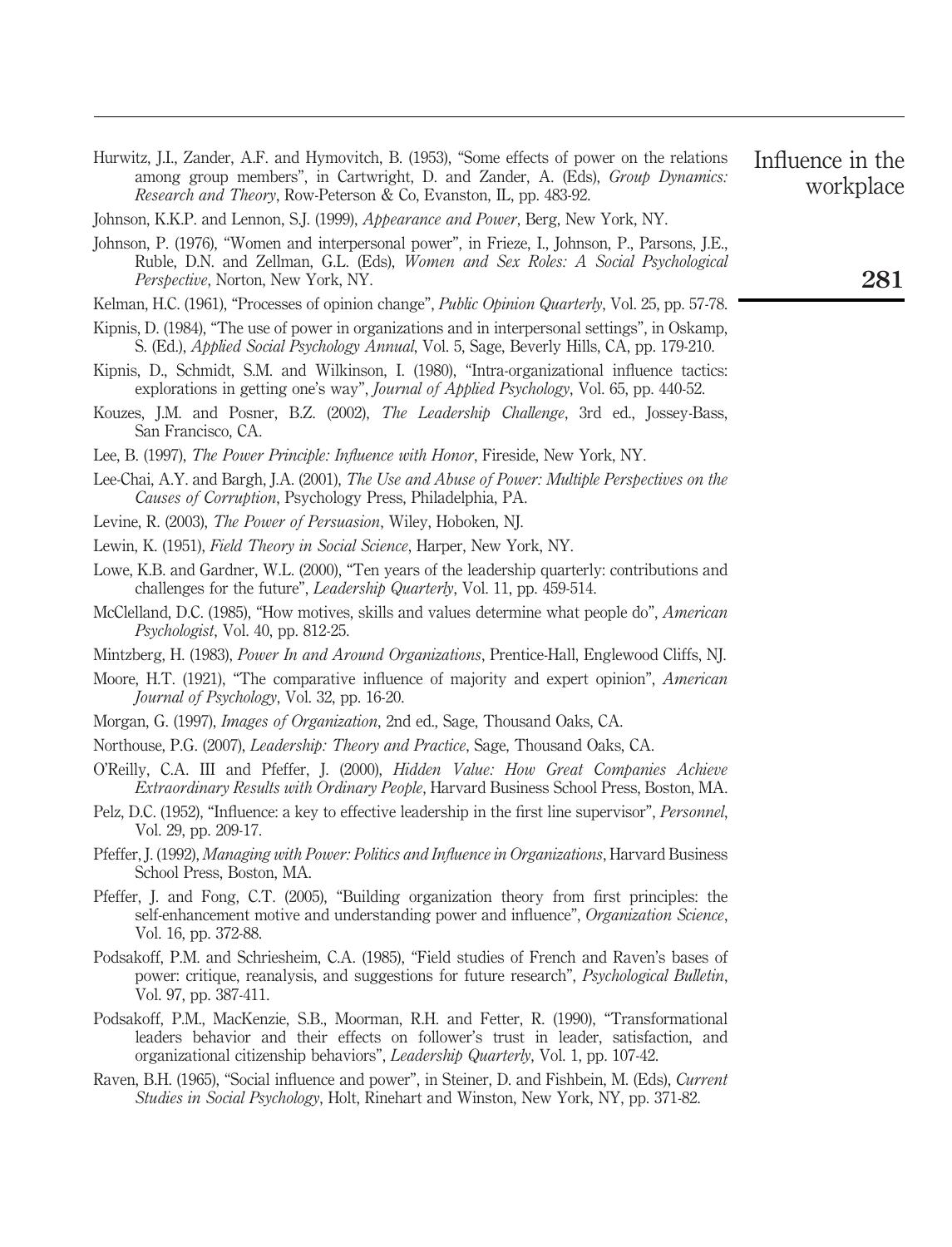| <b>JMH</b><br>14,3 | Raven, B.H. (1992), "A power/interaction model of interpersonal influence", Journal of Social<br>Behavior and Personality, Vol. 7, pp. 217-44.                                                                                                                                                              |  |
|--------------------|-------------------------------------------------------------------------------------------------------------------------------------------------------------------------------------------------------------------------------------------------------------------------------------------------------------|--|
| 282                | Raven, B.H. (1993), "The bases of power: origins and recent developments", Journal of Social<br><i>Issues</i> , Vol. 49, pp. 227-51.                                                                                                                                                                        |  |
|                    | Raven, B.H. (1999), "Kurt Lewin address: influence, power, religion, and the mechanisms of social<br>control", <i>Journal of Social Issues</i> , Vol. 55, pp. 161-86.                                                                                                                                       |  |
|                    | Raven, B.H. (2001), "Power/interaction and interpersonal influence: experimental investigations<br>and case studies", in Lee-Chai, A.Y. and Bargh, J.A. (Eds), The Use and Abuse of Power:<br>Multiple Perspectives on the Causes of Corruption, Psychology Press, Philadelphia, PA.                        |  |
|                    | Raven, B.H., Schwarzwald, J. and Koslowsky, M. (1998), "Conceptualizing and measuring a<br>power/interaction model of interpersonal influence", Journal of Applied Social Psychology,<br>Vol. 28, pp. 307-32.                                                                                               |  |
|                    | Rubinstein, R.P. (1995), <i>Dress Code</i> , Westview Press, Boulder, CO.                                                                                                                                                                                                                                   |  |
|                    | Rucker, M., Anderson, E. and Kangas, A. (1999), "Clothing, power, and the workplace",<br>in Johnson, K.P. and Lennon, S.J. (Eds), <i>Appearance and Power</i> , Berg, New York, NY,<br>pp. 59-77.                                                                                                           |  |
|                    | Russell, B. (1938), Power: A New Social Analysis, Allen & Unwin, London.                                                                                                                                                                                                                                    |  |
|                    | Salancik, G.R. and Pfeffer, J. (1977), "Who gets power – and how they hold on to it:<br>a strategic-contingency model of power", <i>Organizational Dynamics</i> , Vol. 5, pp. 2-21.                                                                                                                         |  |
|                    | Scholl, W. (1999), "Restrictive control and information pathologies in organizations", <i>Journal of</i><br><i>Social Issues, Vol. 55, pp. 101-18.</i>                                                                                                                                                      |  |
|                    | Schwarzwald, J. and Koslowsky, M. (2001), "The power interaction model: theory, methodology,<br>and empirical applications", in Lee-Chai, A.Y. and Bargh, J.A. (Eds), The Use and Abuse of<br>Power: Multiple Perspectives on the Causes of Corruption, Psychology Press, Philadelphia,<br>PA, pp. 195-214. |  |
|                    | Schwarzwald, J., Koslowsky, M. and Ochana-Levin, T. (2004), "The usage of and compliance with<br>power tactics in routine versus nonroutine work settings", Journal of Business and<br><i>Psychology</i> , Vol. 18, pp. 385-95.                                                                             |  |
|                    | Seers, A. (1989), "Team-member exchange quality", Organizational Behavior and Human<br>Resource Management, Vol. 43, pp. 118-35.                                                                                                                                                                            |  |
|                    | Skinner, B.F. (1953), Science and Human Behavior, The Free Press, New York, NY.                                                                                                                                                                                                                             |  |
|                    | Stogdill, R.M. (1950), "Leadership, membership and organization", Psychological Bulletin, Vol. 47,<br>pp. 1-14.                                                                                                                                                                                             |  |
|                    | Stogdill, R.M. and Shartle, C.L. (1948), "Methods for determining patterns of leadership behavior<br>in relation to organization structure and objectives", Journal of Applied Psychology, Vol. 32,<br>pp. 286-91.                                                                                          |  |
|                    | Vecchio, R.P. (2007), "Power, politics, and influence", in Vecchio, R.P. (Ed.), Leadership:<br>Understanding the Dynamics of Power and Influence in Organizations, University of Notre<br>Dame Press, Notre Dame, IN, pp. 69-95.                                                                            |  |
|                    | Wilensky, H.L. (1967), <i>Organizational Intelligence: Knowledge and Policy in Government and</i><br><i>Industry</i> , Basic Books, New York, NY.                                                                                                                                                           |  |
|                    | Winter, D.G. (1973), <i>The Power Motive</i> , Macmillan, New York, NY.                                                                                                                                                                                                                                     |  |
|                    | Yukl, G. (1989), <i>Leadership in Organizations</i> , Prentice-Hall, Englewood Cliffs, NJ.                                                                                                                                                                                                                  |  |
|                    | Yukl, G. and Falbe, C.M. (1990), "Influence tactics and objectives in upward, downward, and<br>lateral influence attempts", Journal of Applied Psychology, Vol. 75, pp. 132-40.                                                                                                                             |  |
|                    |                                                                                                                                                                                                                                                                                                             |  |